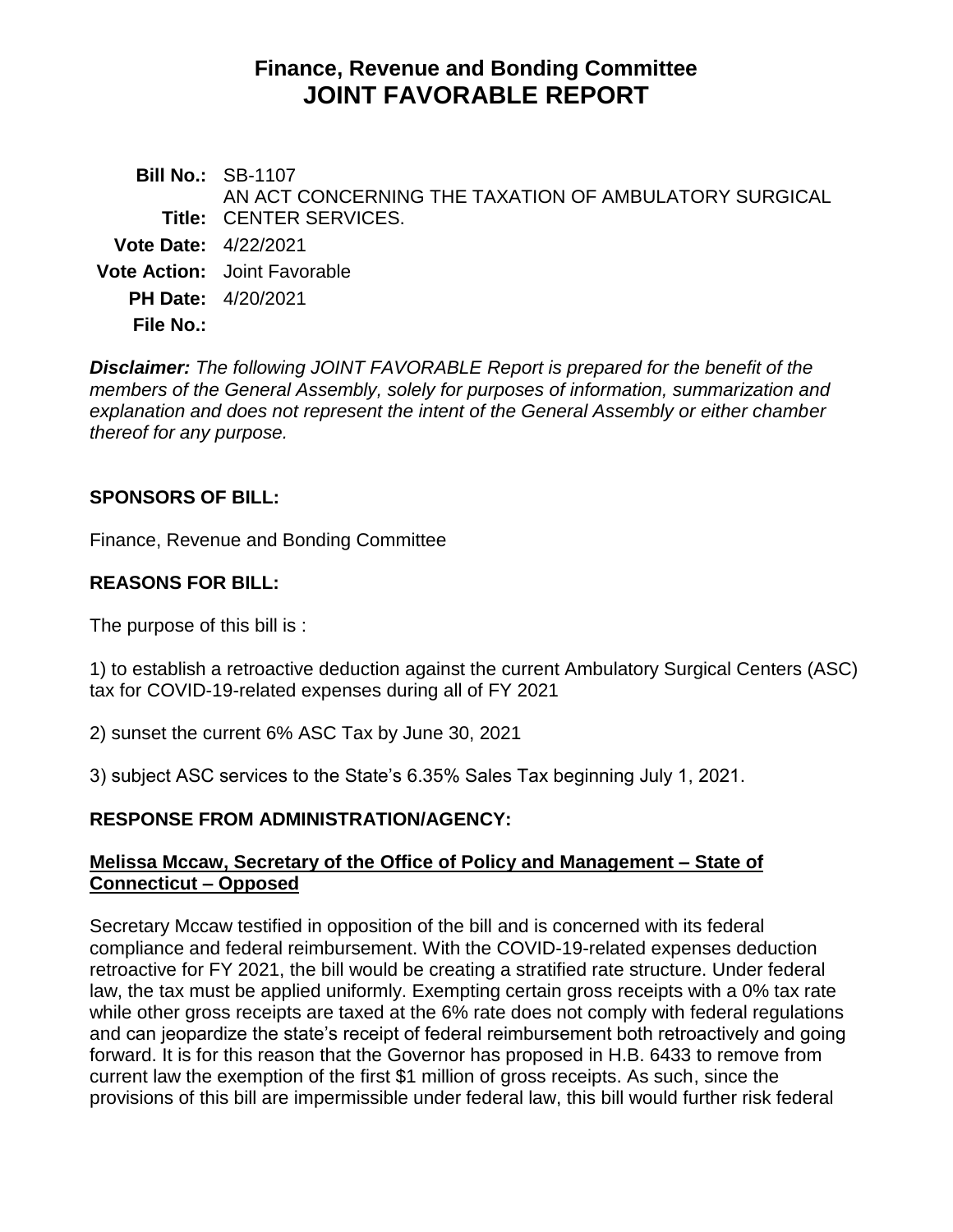reimbursement. The other major component of this bill is converting the ASC Tax to the Sales Tax which does not alleviate the necessity of complying with federal health provider tax regulations. Specifically, in order for federal law governing health care provider taxes to apply, a tax must be of general applicability. Movement of the ASC Tax to the Sales Tax falls short of this and various provisions contained in this sales tax proposal would move this component away from general applicability, therefore continuing to make all federal limitations apply. The tax credit that is offered in the last section of the legislation would be impermissible as federal Medicaid law prohibits credits on health care related taxes thus continuing to put at risk federal reimbursement.

# **NATURE AND SOURCES OF SUPPORT:**

#### **Connecticut Hospital Association**

The testimony presented by the Connecticut Hospital Association requests the following changes to the tax on ambulatory surgery centers (ASC) from a provider tax under Section 12-263i of the general statutes to a sales tax under Section 12-407. The current language in Section 1, subdivision (b)(1)(B), excludes "net revenue of a hospital that is subject to the tax imposed under Section 12-263q" from the calculation of the tax. This provision ensures that ambulatory surgery services provided in a hospital outpatient department are not subject to multiple taxes. We request that subdivision (45) of subsection (a) of Section 12-407, in Section 3 of the bill, be amended, to be consistent with the original intent of Section 12-263i, to exclude net revenue of a hospital that is subject to the tax imposed under Section 12-263q from the calculation of the sales tax under Section 12-407.

**The following testified** in support of the bill stating that for many ASCs, the 6% tax on gross receipts translates to an effective income tax rate of 30 percent because of the way it is structured. Unlike large hospital systems, ASCs operate like small businesses and pay all the local, state and federal taxes that small businesses pay. Ambulatory Surgical Centers provide high quality, cost effective care to patients across Connecticut.

The government and private insurers pay ASCs about 50% less than hospitals, saving Medicare billions annually and lowering employer health care costs. ASCs also save Connecticut patients money through lower co-payments and deductibles. Significant savings are also possible for the Medicaid program and the State Employee Health Program.

Michael Aronow, MD, President of the Connecticut Orthopaedic Society Connecticut State Medical Society Patrick Albergo Danilo D'Aprile, Orthopaedic Specialty Surgery Center Digestive Disease Associates LLC Eastern Connecticut Endoscopy Center Jenn Gale, Manager of Operations, Surgical Care Affiliates Christine Jackson, Executive Director, Lighthouse Surgery Center Guen Kaffenberger, Administrator, Danbury Surgical Center Ken Larsen, Executive Director, Endoscopy Center of Connecticut, LLC Marc Lederman, Medical Director, Bloomfield Ambulatory Surgery Center